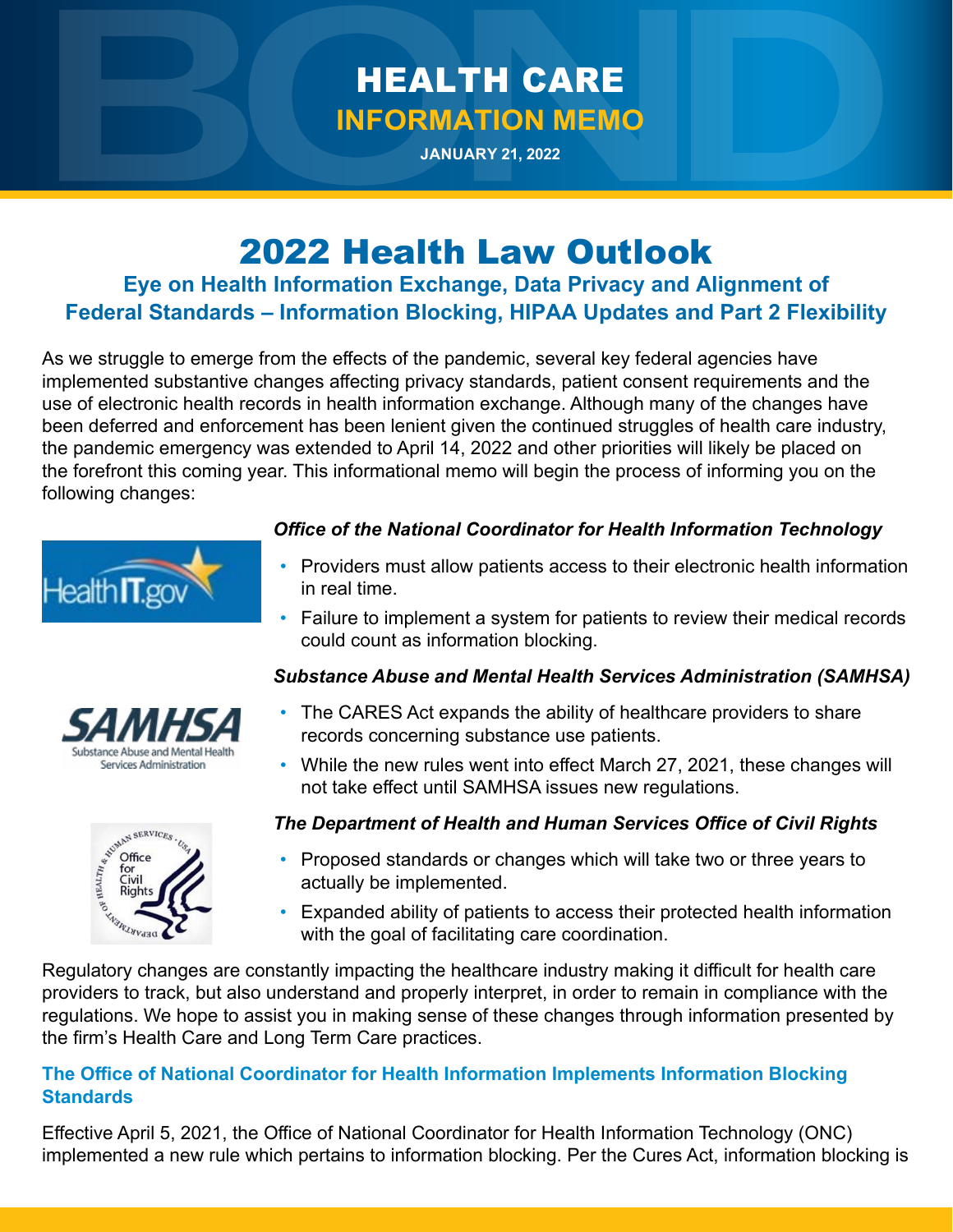defined as a practice that is likely to interfere with, prevent or materially discourage access, exchange or use of electronic health information. This new rule applies to physicians, health care providers, health IT developers of certified health IT, HIEs and HINs.

**What this means for the healthcare field** is that providers are now required to allow patients to access their electronic health information (EHI) in real time, without them having to go through the procedure of requesting records or test results, with a delay for the patient in gaining access to their information. In essence, providers must be able to provide patients near-instant access to their EHI when they want it, and how they want it. The Cures Act does not require a provider to take any proactive measures to provide electronic health information to their patients who have not requested it. However, if a patient does request their electronic health information, the provider must have a system in place to be able to readily provide that information in a timely manner – failure to do so may implicate the information blocking provisions. While the Act does not directly specify how providers should provide their patients access, it is suggested and seemingly preferred that providers implement electronic portals or apps.

#### **SAMHSA Changes Under the CARES Act**

The CARES Act has brought about several updates to the privacy policies surrounding substance use disorder records. Federal law on substance abuse information (42 CFR Part 2) covers any information—whether recorded or not—relating to a patient that identifies an individual directly or indirectly, as having a current or past drug or alcohol problem, or as a participant in a substance use disorder treatment program. A Substance Abuse Treatment Program is defined as any program that receives federal financial assistance (directly from the federal government or indirectly from state or city agencies) that holds itself out as providing alcohol or drug diagnosis prevention, treatment or referral for treatment. The CARES Act amends the authorizing statute for regulations codified at 42 CFR Part 2, also known as the Public Health Services Act. The objective is to expand the ability of healthcare providers to share the records of substance use disorder patients while preserving appropriate confidentiality in this sensitive area. The CARES Act also tightens the requirements in the event of a breach of confidentiality and mandates alignment of 42 CFR Part 2 and HIPAA.

In order to address the pressing need to protect patient substance use information, the Part 2 regulations amended under the CARES Act now: mandate general consent for disclosure of substance use disorder treatment records; allow the disclosure of covered records for treatment, payment and health care operations to designated recipients including Part 2 programs, HIPAA covered entities and business associates, so long as such subsequent disclosure is done in accordance with HIPAA; permit the disclosure of de-identified SUD records to public health authorities; prohibit the use of substance use records in civil, criminal, legislative or administrative proceedings other than by court order or patient consent; adopt HIPAA fines and penalties in place of old Part 2 criminal enforcement mechanisms; provide updated obligations to comply with HIPAA breach notification practices; and offer new protections against discrimination based on intentional or inadvertent disclosure of SUD records.

Significantly, SAMHSA is required to issue new regulations to implement the CARES Act changes, and these new rules will be effective sometime after March 27, 2022. The Amendments to the Public Health Services Act will not take effect until the Secretary of Health and Human Services consults with other federal agencies, including SAMHSA, to implement and enforce the amendments.